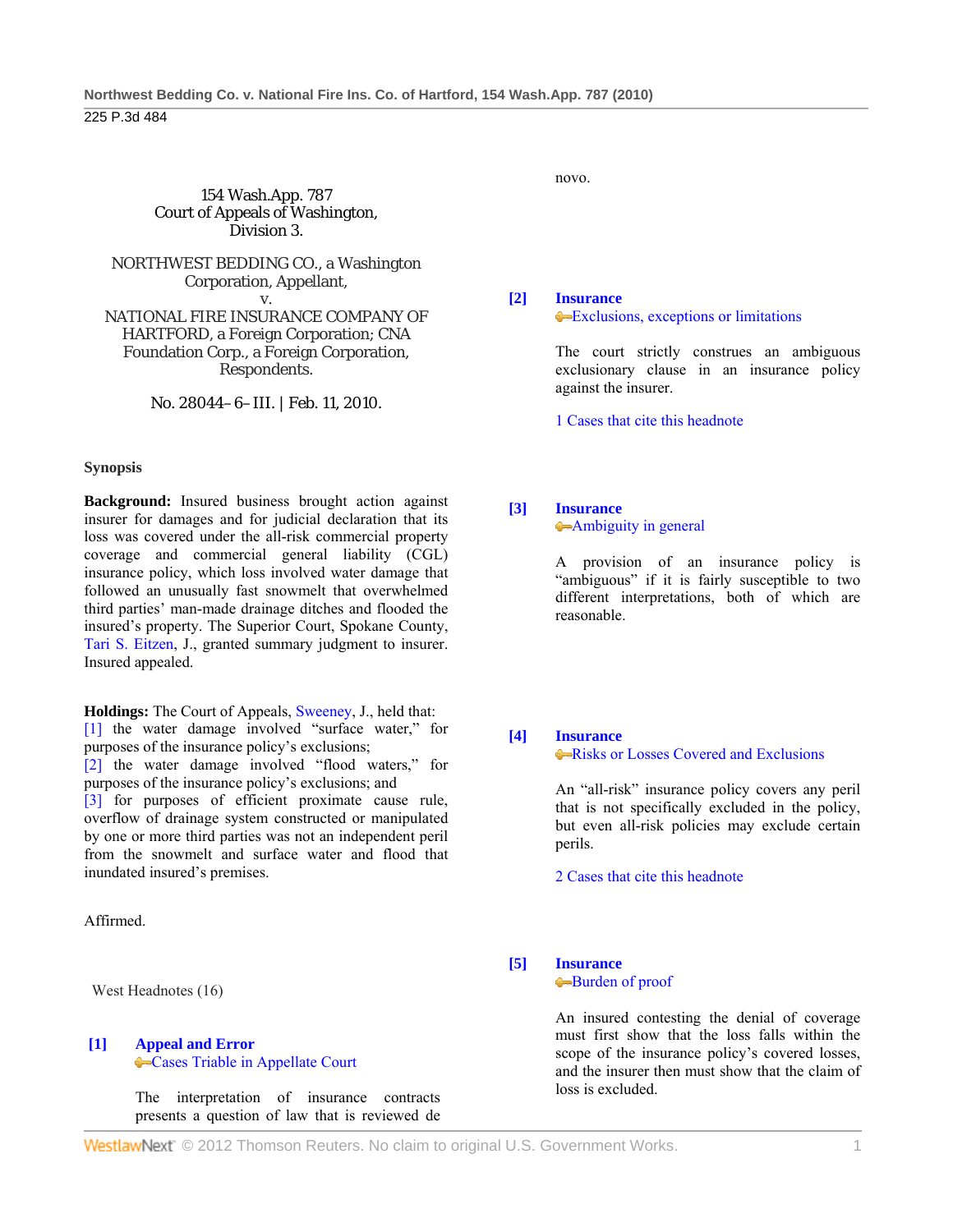#### **[6] Insurance**

Plain, ordinary or popular sense of language

 Undefined terms in insurance policies should be given their plain, ordinary, and popular meaning.

### **[7] Insurance**

Understanding of Ordinary or Average Persons

 The language in standard form insurance policies is interpreted in accord with the understanding of the average purchaser even if the insured is a more sophisticated business actor.

#### **[8] Insurance** Surface water; flood exclusions

 Water damage to property of insured business, which followed unusually fast snowmelt that overwhelmed third parties' man-made drainage ditches and flooded insured's property, involved "surface water," for purposes of exclusion from coverage, in all-risk commercial property insurance policy, for surface water as a peril; drainage ditches carried water across relatively flat terrain, and abnormally heavy snowfall followed by rapid snowmelt overwhelmed the drainage ditches and forced water onto land that could not readily absorb the water because of frozen soil and bedrock close to surface, so that the water that caused the damage to insured's property was surface water once it overflowed the drainage ditch ending at border of insured's property.

### **[9] Insurance**

#### Surface water; flood exclusions

 Water damage to property of insured business, which followed unusually fast snowmelt that overwhelmed third parties' man-made drainage ditches and flooded insured's property, involved "flood waters," for purposes of exclusion from coverage, in all-risk commercial property insurance policy, for flood waters as a peril; the water that inundated insured's premises was delivered to the normally dry property by an overflowing ditch ending at border of insured's property.

### **[10] Insurance**

#### Exclusions and limitations in general

 Strict construction of exclusions from coverage in insurance policies should not overcome plain, clear language, as would result in a strained or forced construction.

1 Cases that cite this headnote

# **[11] Insurance**

Questions of law or fact

 The determination of efficient proximate cause of a loss, for purposes of determining whether a risk or loss is covered or excluded by an insurance policy, is generally a question of fact for the fact finder, but it is a question of law if the facts are undisputed and the inferences from those facts are plain and incapable of reasonable doubt or difference of opinion.

### **[12] Insurance**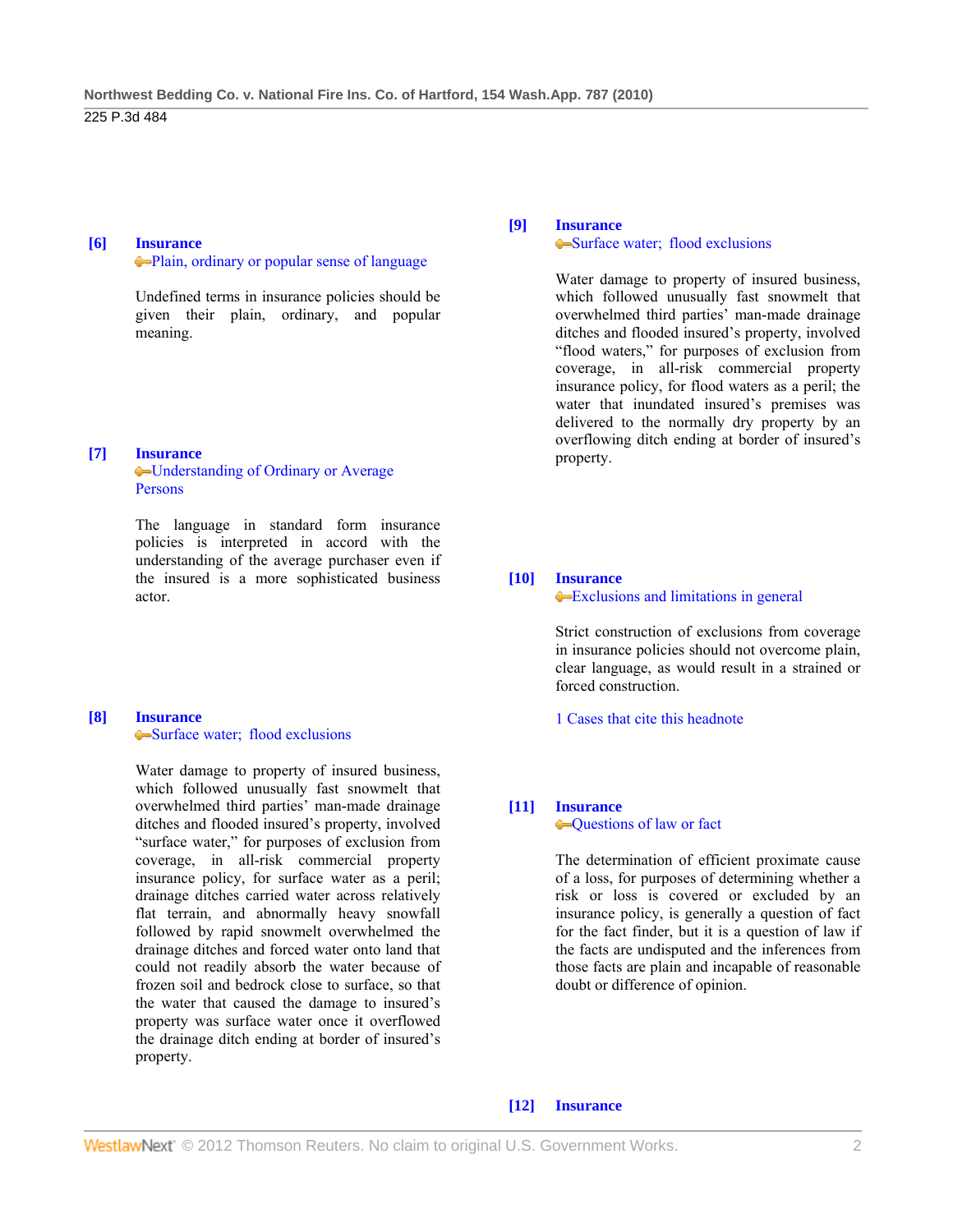### 225 P.3d 484

#### •Combined or concurrent causes

 "Efficient proximate cause" is the predominant cause which sets into motion the chain of events producing the loss, for purposes of determining whether a risk or loss is covered or excluded by an insurance policy.

#### **[13] Insurance Combined or concurrent causes**

 If the efficient proximate cause of the loss is covered by the insurance policy, the loss is covered even though other events within the chain of causation are excluded from coverage.

### **[16] Insurance** •Surface water: flood exclusions **Insurance** Combined or concurrent causes

 For purposes of efficient proximate cause rule, overflow of drainage system constructed or manipulated by one or more third parties was not an independent peril from the snowmelt and surface water and flood that inundated the premises of insured business, and thus, the exclusions, in all-risk commercial property insurance policy, for surface water and flood water were applicable, with respect to loss involving water damage that followed an unusually fast snowmelt that overwhelmed third parties' man-made drainage ditches and flooded the insured's property.

#### **[14] Insurance** •Combined or concurrent causes

 The efficient proximate cause rule applies, for purposes of determining whether a risk or loss is covered or excluded by an insurance policy, when two or more independent forces operate to cause a loss, but the court applies the efficient proximate cause rule only after determining: (1) which single act or event was the efficient proximate cause of loss, and (2) that the efficient proximate cause of the loss is a covered peril.

### **[15] Insurance** •Combined or concurrent causes

 An exclusion in an insurance policy precludes coverage if it excludes the efficient proximate cause of the loss, but if the efficient proximate cause is a covered peril, then the exclusions have no effect.

1 Cases that cite this headnote

### **Attorneys and Law Firms**

**\*\*486** Kevin W. Roberts, John Charles Black, Dunn & Black PS, Spokane, WA, for Appellant.

Curt E.h. Feig, Thomas James Braun, Nicoll Black & Feig PLLC, Seattle, WA, for Respondents.

#### **Opinion**

### SWEENEY, J.

**\*789** ¶ 1 This is an insurance coverage dispute between a commercial business and an insurance company. The insurance company refused to cover water damage that followed an unusually fast snowmelt that overwhelmed man-made ditches and flooded the business's property. The trial judge agreed with the insurance company that the loss resulted from surface water and that surface water was an excluded peril under the terms of the insurance policy. We agree and affirm the summary dismissal.

# **FACTS**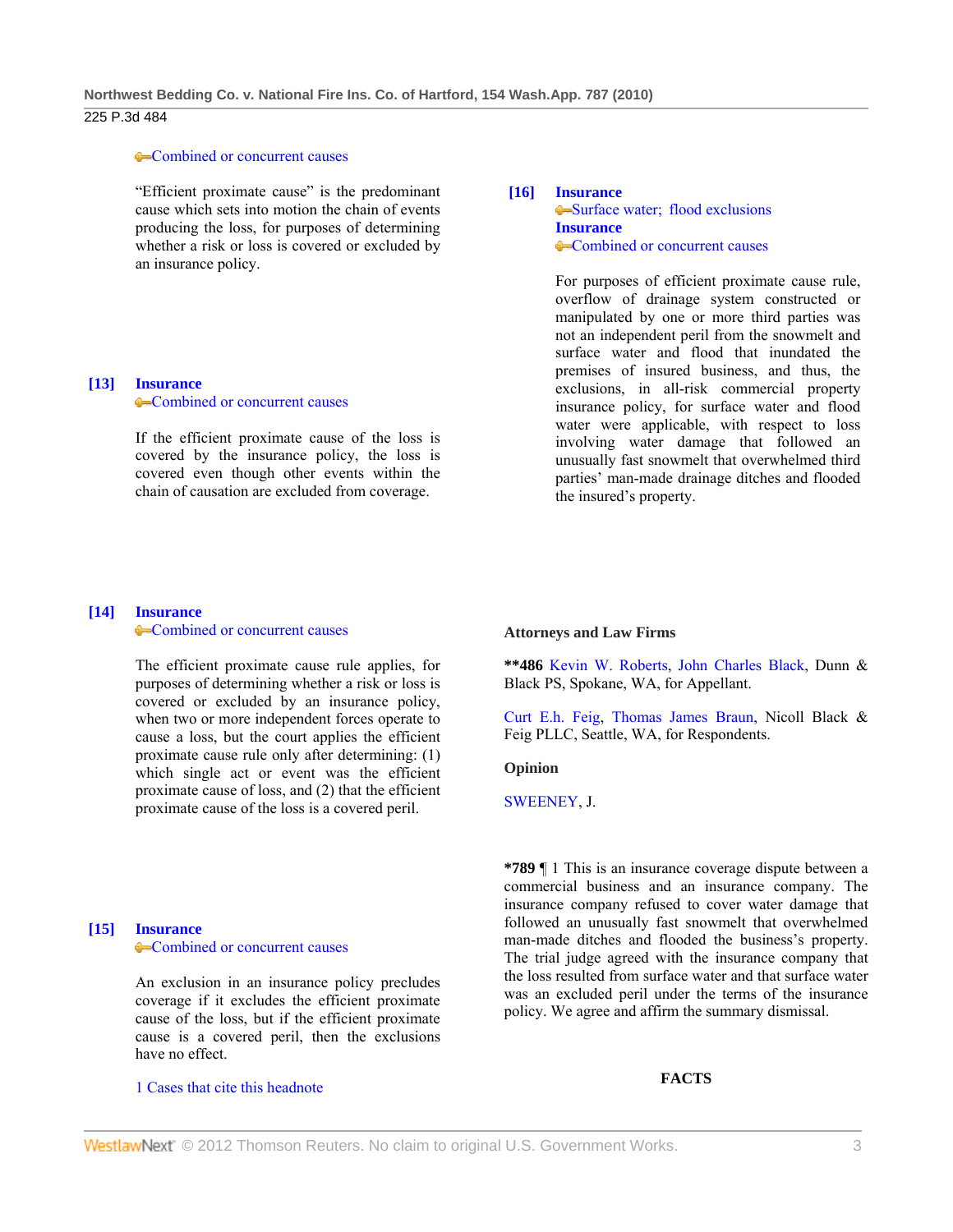¶ 2 National Fire Insurance Company of Hartford is wholly owned by CNA Foundation Corporation (we will refer to the company as **\*790** "National Fire"). It insured Northwest Bedding Co. under an all-risk commercial property coverage and commercial general liability insurance policy. The policy insured Northwest Bedding's buildings and property in Spokane, Washington, and covered "direct physical loss of or damage to Covered Property ... caused by or resulting from any Covered Cause of Loss." Clerk's Papers (CP) at 60, 61. Covered Property includes Business Personal Property, which includes furniture, fixtures, equipment, "Stock" and other personal property, labor, and services furnished or arranged by the business on the premises. CP at 61.

¶ 3 The Spokane area experienced heavy snowfall during the winter of 2007–08. Toward the end of February, the Washington State Department of Transportation and others diverted snowmelt through trenches in the vicinity of Northwest Bedding. Several drainage ditches ran through the area around Northwest Bedding. The water overflowed the trenches onto Northwest Bedding's property and building, inundated Northwest Bedding's building and damaged both the building and property.

¶ 4 National Fire concluded that the loss was the result of surface water and, therefore, excluded from coverage. And it denied coverage.

¶ 5 Northwest Bedding sued National Fire for damages and a judicial declaration that the loss was covered. The parties agreed that there were no issues of material fact (and that is also apparent from our reading of the record) and filed cross-motions for summary judgment. The trial court agreed with National Fire and granted its motion for summary judgment and denied Northwest Bedding's.

### **\*\*487 DISCUSSION**

**[1]** ¶ 6 We review a trial court's summary judgment order de novo; we engage in the same review as the trial court and view the evidence in the light most favorable to the nonmoving party. *Marincovich v. Tarabochia,* 114 Wash.2d 271, 274, 787 P.2d 562 (1990). The interpretation of **\*791** insurance contracts also presents a question of law that we review de novo. *Quadrant Corp. v. Am. States Ins. Co.,* 154 Wash.2d 165, 171, 110 P.3d 733 (2005).

**[2] [3]** ¶ 7 We apply a number of canons of construction when passing on the meaning of an insurance policy. We strictly construe an ambiguous exclusionary clause against the insurer. *Rodriguez v. Williams,* 107 Wash.2d

381, 384, 729 P.2d 627 (1986); *Kish v. Ins. Co. of N. Am.,* 125 Wash.2d 164, 883 P.2d 308 (1994). A provision of the policy is ambiguous if " 'it is fairly susceptible to two different interpretations, both of which are reasonable.' " *Lynott v. Nat'l Union Fire Ins. Co. of Pittsburgh, Pa.,* 123 Wash.2d 678, 690, 871 P.2d 146 (1994) (quoting *McDonald v. State Farm Fire & Cas. Co.,* 119 Wash.2d 724, 733, 837 P.2d 1000 (1992)).

**[4] [5]** ¶ 8 An "all-risk" policy covers any peril that is not specifically excluded in the policy. *Findlay v. United Pac. Ins. Co.,* 129 Wash.2d 368, 378, 917 P.2d 116 (1996). But even all-risk policies may exclude certain perils; we will interpret this policy in a way that gives effect to each provision. *McDonald,* 119 Wash.2d at 734, 837 P.2d 1000. An insured contesting the denial of coverage must first show that the loss falls within the scope of the policy's covered losses. *Diamaco, Inc. v. Aetna Cas. & Sur. Co.,* 97 Wash.App. 335, 337, 983 P.2d 707 (1999). The insurer then must show that the claim of loss is excluded. *Queen City Farms, Inc. v. Cent. Nat'l Ins. Co. of Omaha,* 126 Wash.2d 50, 71, 882 P.2d 703 (1994).

¶ 9 Northwest Bedding contends that the trial judge erred when she concluded that the loss here resulted from an excluded peril—surface water—because the loss resulted instead from third parties channeling water onto Northwest Bedding's property. National Fire responds that the loss was clearly the result—directly or indirectly—of surface water caused by an unusually fast snowmelt. And the fact that water may have been channeled onto Northwest Bedding's property by ditches and pipes does not change the fact that the loss was the result of surface water. Moreover, National Fire argues that any claim that the loss **\*792** was due to diversion, rather than surface water, became untenable when the water here overflowed the ditches and returned to its state as "surface water."

**[6] [7]** ¶ 10 The policy does not define the two excluded water perils at issue here, damage caused by flooding or surface water. Undefined terms in insurance policies should be given their plain, ordinary, and popular meaning. *Boeing Co. v. Aetna Cas. & Sur. Co.,* 113 Wash.2d 869, 877, 784 P.2d 507 (1990). The language in standard form policies is interpreted in accord with the understanding of the average purchaser even if the insured is a more sophisticated business actor. *Id.* at 882–83, 784 P.2d 507.

¶ 11 Washington courts have characterized "surface water" as follows:

> The chief characteristic of surface water is its inability to maintain its identity and existence as a body of water. It is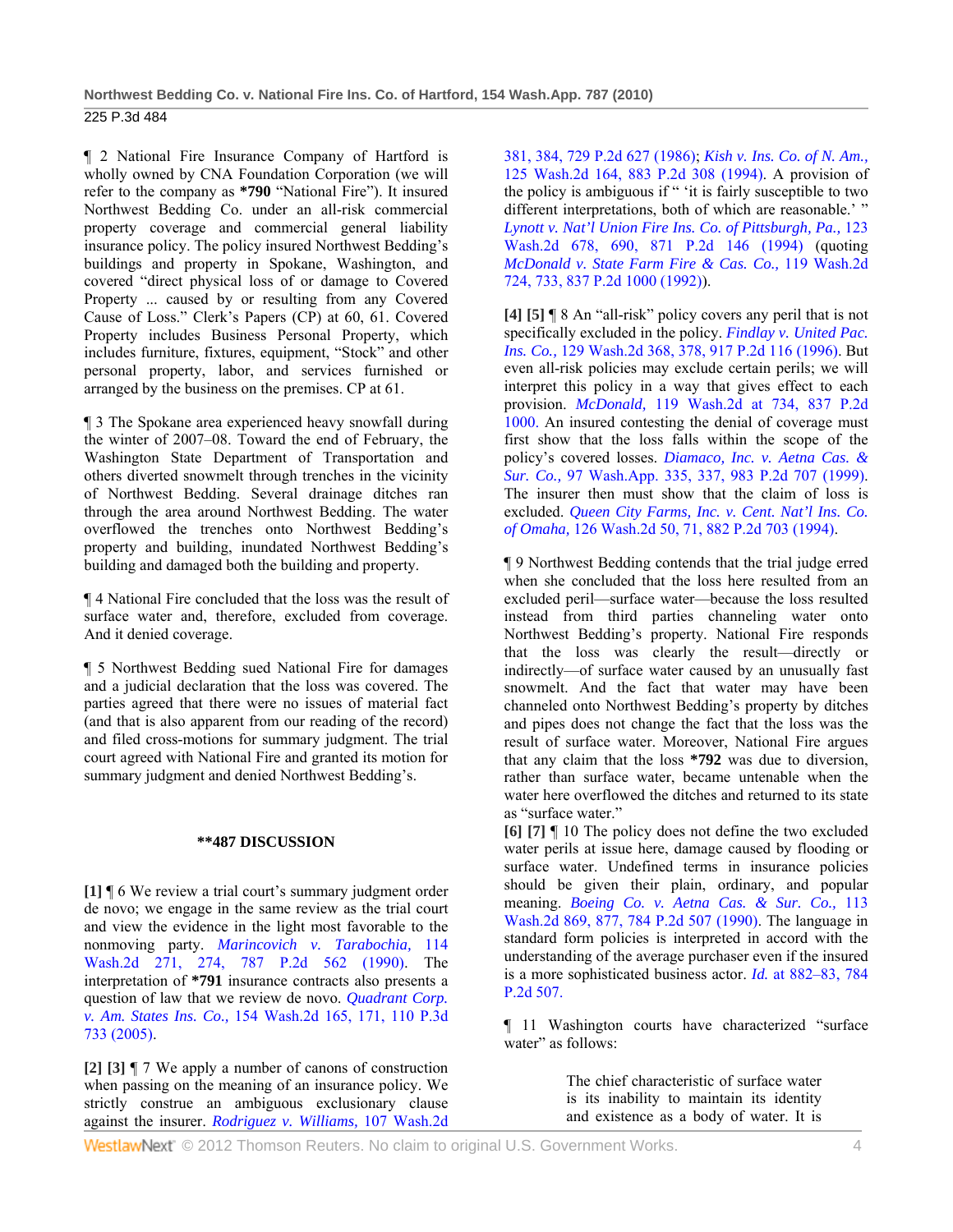225 P.3d 484

thus distinguished from water flowing in its natural course or collected into and forming a definite and identifiable body, such as a lake or pond.

*Halverson v. Skagit County,* 139 Wash.2d 1, 15, 983 P.2d 643 (1999).

¶ 12 The parties disagree about the location of the ditch and whether its location bears on the character of the water inundating Northwest Bedding's building. Northwest Bedding describes the ditch as "butt[ing]" onto the Northwest Bedding premises "in an almost perpendicular orientation." CP at 157. National Fire describes the ditch as "bordering Northwest Bedding's property." Br. of Resp't at 11. Northwest Bedding relies on a Colorado case, *Heller v. Fire Ins. Exch.,* 800 P.2d 1006 (Colo.1990), to argue that this distinction matters. In *Heller,* the court found that water damage on a homeowner's property was not surface water because it was caused by snowmelt being diverted over a natural ridge by man-made **\*\*488** trenches that carried the water in channels to the insured property. *Heller,* 800 P.2d at 1009.

¶ 13 But for us the characterization of the drainage ditch does not present a material question of fact because *Heller* **\*793** itself does not make clear that the trenches actually entered the property. *Id.* They merely carried the water directly up to the property, just as occurred in either description of the ditch by Northwest Bedding or National Fire. *Id.* The video in evidence also describes the ditch as "ending" at the Northwest Bedding property. Plaintiff's Ex. 1.

**[8]** ¶ 14 Here, drainage ditches carried water across relatively flat terrain. Abnormally heavy snowfall followed by rapid snowmelt overwhelmed the drainage ditches and forced water onto land that could not readily absorb the water because of frozen soil and bedrock close to the surface. So, regardless of what form it took between its origin and across the land of Northwest Bedding's neighbors, the water that caused the damage to Northwest Bedding's property was certainly surface water once it overflowed the ditch ending at the border of Northwest Bedding's property. *Sund v. Keating,* 43 Wash.2d 36, 42, 259 P.2d 1113 (1953).

**[9]** ¶ 15 The water here might also be characterized as flood waters, another exclusion of this policy. In analyzing whether rain and flood are distinct perils for purposes of an exclusionary provision, the Washington Supreme Court surveyed various dictionary definitions of flood:

*Webster's,* for example, defines "flood" as "a rising and overflowing of a body of water that covers land not usu[ally] under water: DELUGE, FRESHET". *Webster's Third New International Dictionary* 873 (1986). *Webster's* further defines "deluge" as "an overflowing of the land by water: INUNDATION, FLOOD ... a drenching rain: DOWNPOUR". *Webster's Third New International Dictionary* 598 (1986).... *[S]ee also American Heritage Dictionary of the English Language* 697 (3d ed.1992); *Random House Dictionary of the English Language* 736 (2d ed.1987) (also stating that the term "flood" "refer[s] to the overflowing of normally dry areas, often after heavy rains").

*Kish,* 125 Wash.2d at 171, 883 P.2d 308 (some alterations in original).

**[10]** ¶ 16 The water that Northwest Bedding itself describes as inundating its premises was delivered to the normally dry property by an overflowing ditch. And, while we strictly **\*794** construe exclusions, "strict construction should not overcome 'plain, clear language resulting in a strained or forced construction.' " *Diamaco,* 97 Wash.App. at 342, 983 P.2d 707 (quoting *City of Bremerton v. Harbor Ins. Co.,* 92 Wash.App. 17, 21, 963 P.2d 194 (1998)). We, therefore, reject Northwest Bedding's argument that water flowing through drainage culverts or ditches is not a body of water or that a reasonable person considers only a water formation such as a lake or an ocean a body of water. The water that damaged Northwest Bedding's property is reasonably characterized by National Fire as both surface water and a flood.

**[11]** ¶ 17 Northwest Bedding also argues that the trial court failed to identify and give legal effect to the efficient proximate cause of this loss. The determination of efficient proximate cause of a loss is generally a question of fact for the fact finder. *Graham v. Pub. Employees Mut. Ins. Co.,* 98 Wash.2d 533, 539, 656 P.2d 1077 (1983). But it is a question of law if the facts are undisputed and the inferences from those facts are plain and incapable of reasonable doubt or difference of opinion. *Id.* Here, the parties agree on the essential chain of events that caused Northwest Bedding's damage. The dispute centers on whether the original diversion of water by a third party is a distinct peril that was the efficient cause of Northwest Bedding's loss.

**[12] [13] [14] [15]** ¶ 18 Efficient proximate cause is the "predominant cause which sets into motion the chain of events producing the loss." *Id.* at 538, 656 P.2d 1077. If the efficient proximate cause of the loss is covered by the insurance policy, the loss is covered even though other